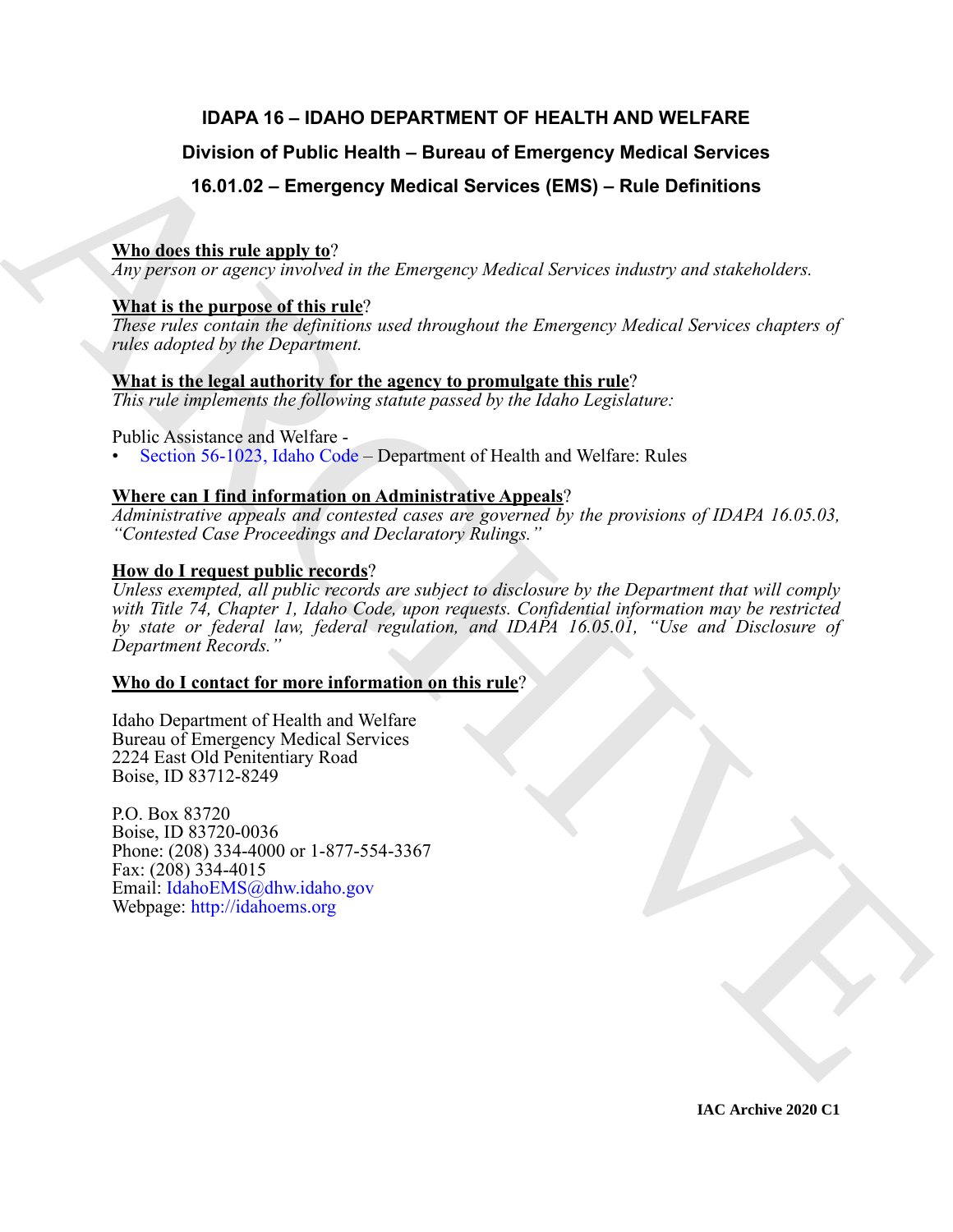# *Table of Contents*

# **IDAPA 16 – DEPARTMENT OF HEALTH AND WELFARE**

## **16.01.02 – Emergency Medical Services (EMS) – Rule Definitions**

|  | 16.01.02 - Emergency Medical Services (EMS) - Rule Definitions |  |
|--|----------------------------------------------------------------|--|
|  |                                                                |  |
|  |                                                                |  |
|  |                                                                |  |
|  |                                                                |  |
|  |                                                                |  |
|  |                                                                |  |
|  |                                                                |  |
|  |                                                                |  |
|  |                                                                |  |
|  |                                                                |  |
|  |                                                                |  |
|  |                                                                |  |
|  |                                                                |  |
|  |                                                                |  |
|  |                                                                |  |
|  |                                                                |  |
|  |                                                                |  |
|  |                                                                |  |
|  |                                                                |  |
|  |                                                                |  |
|  |                                                                |  |
|  |                                                                |  |
|  |                                                                |  |
|  |                                                                |  |
|  |                                                                |  |
|  |                                                                |  |
|  |                                                                |  |
|  |                                                                |  |
|  |                                                                |  |
|  |                                                                |  |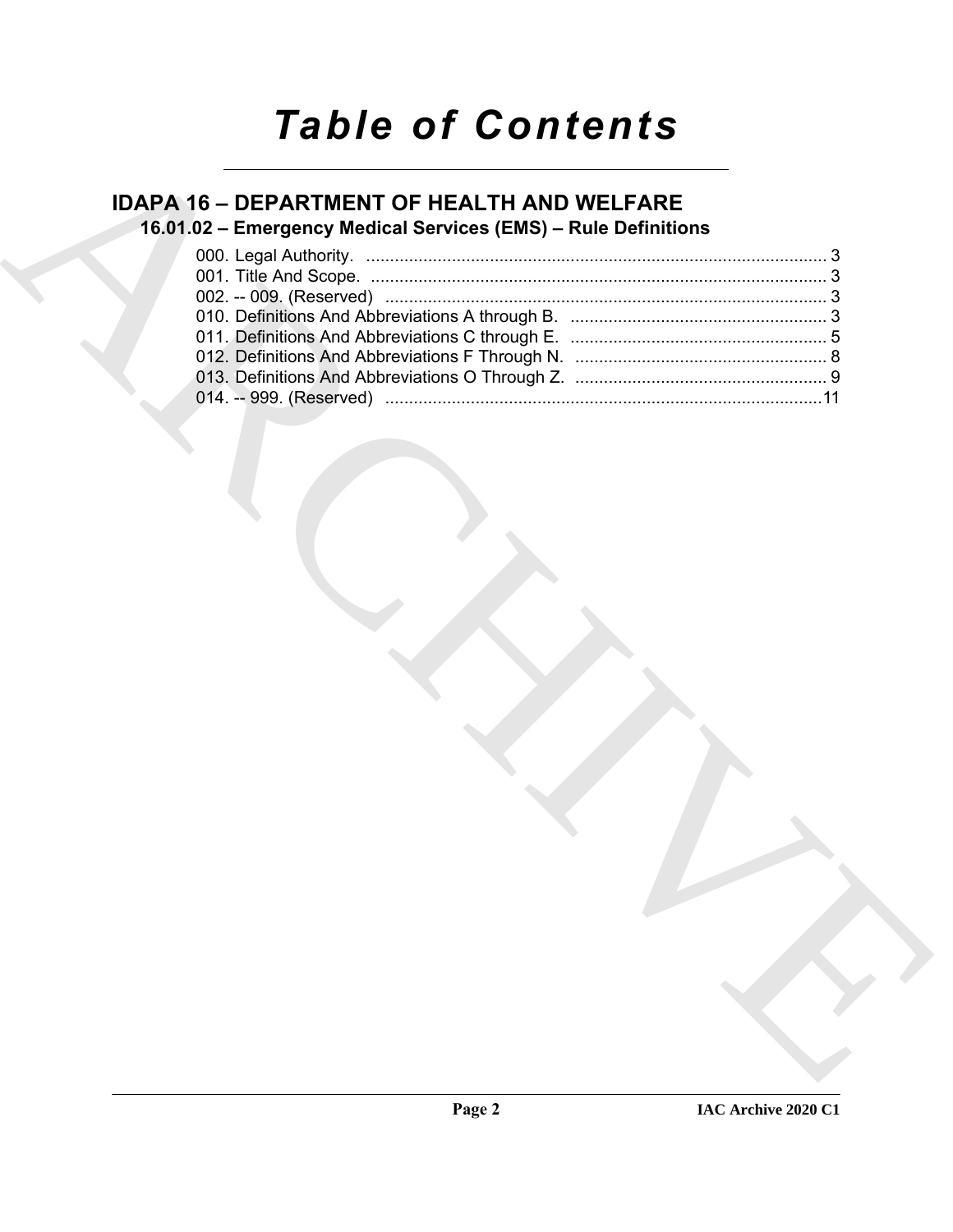## **IDAPA 16 – DEPARTMENT OF HEALTH AND WELFARE**

#### <span id="page-2-10"></span><span id="page-2-0"></span>**16.01.02 – EMERGENCY MEDICAL SERVICES (EMS) – RULE DEFINITIONS**

#### <span id="page-2-2"></span><span id="page-2-1"></span>**000. LEGAL AUTHORITY.**

The Idaho Board of Health and Welfare is authorized under Section 56-1023, Idaho Code, to adopt rules and standards concerning the administration of the Idaho Emergency Medical Services Act, Sections 56-1011 through 56- 1023, Idaho Code. The Director is authorized under Section 56-1003, Idaho Code, to supervise and administer an<br>emergency medical services program. (7-1-14) emergency medical services program.

#### <span id="page-2-11"></span><span id="page-2-3"></span>**001. TITLE AND SCOPE.**

**01.** Title. These rules are titled IDAPA 16.01.02, "Emergency Medical Services (EMS) – Rule ns." (7-1-14) Definitions."

**02. Scope**. These rules contain the definitions used throughout the Emergency Medical Services chapters of rules adopted by the Department. Those chapters include: (7-1-14)

**a.** IDAPA 16.01.01, "Emergency Medical Services (EMS) -- Advisory Committee (EMSAC)";  $(7-1-14)$ 

**b.** IDAPA 16.01.03, "Emergency Medical Services (EMS) -- Agency Licensing Requirements";  $(7-1-14)$ 

**c.** IDAPA 16.01.05, "Emergency Medical Services (EMS) -- Education, Instructor, and Examination Requirements"; (7-1-16)

**d.** IDAPA 16.01.06, "Emergency Medical Services (EMS) -- Data Collection and Submission (7-1-17) Requirements";

**e.** IDAPA 16.01.07, "Emergency Medical Services (EMS) -- Personnel Licensing Requirements"; and  $(7-1-16)$ 

**f.** IDAPA 16.01.12, "Emergency Medical Services (EMS) -- Complaints, Investigations and nary Actions." (7-1-16) Disciplinary Actions."

#### <span id="page-2-4"></span>**002. -- 009. (RESERVED)**

#### <span id="page-2-6"></span><span id="page-2-5"></span>**010. DEFINITIONS AND ABBREVIATIONS A THROUGH B.**

For the purposes of the Emergency Medical Services (EMS) chapters of rules, the following definitions apply:

 $(7-1-14)$ 

#### <span id="page-2-7"></span>**01. Advanced Emergency Medical Technician (AEMT)**. An AEMT is a person who: (7-1-14)

**a.** Has met the qualifications for licensure under Sections 56-1011 through 56-1023, Idaho Code, and IDAPA 16.01.07, "Emergency Medical Services (EMS) - Personnel Licensing Requirements"; (7-1-14)

**b.** Is licensed by the Department under Sections 56-1011 through 56-1023, Idaho Code; (7-1-14)

**c.** Carries out the practice of emergency medical care within the scope of practice for AEMT determined by the Idaho Emergency Medical Services Physician Commission (EMSPC), under IDAPA 16.02.02, "Idaho Emergency Medical Services (EMS) Physician Commission"; and (3-20-20)

<span id="page-2-8"></span>**d.** Practices under the supervision of a physician licensed in Idaho. (7-1-14)

600. **LATER COLUME TRANSPORTATION** (And the state series of series 16.02). LABA Cock, to advertise and annihilatorial contribution of the basis increases of the state series of the state series of the state series of the **02. Advanced Life Support (ALS)**. The provision of medical care, medication administration and treatment with medical devices that correspond to the knowledge and skill objectives in the Paramedic curriculum currently approved by the State Health Officer and within the scope of practice defined in IDAPA 16.02.02, "Idaho Emergency Medical Services (EMS) Physician Commission," by persons licensed as Paramedics by the Department. (3-20-20)

<span id="page-2-9"></span>**03.** Advanced Practice Registered Nurse. A person who meets all the applicable requirements and is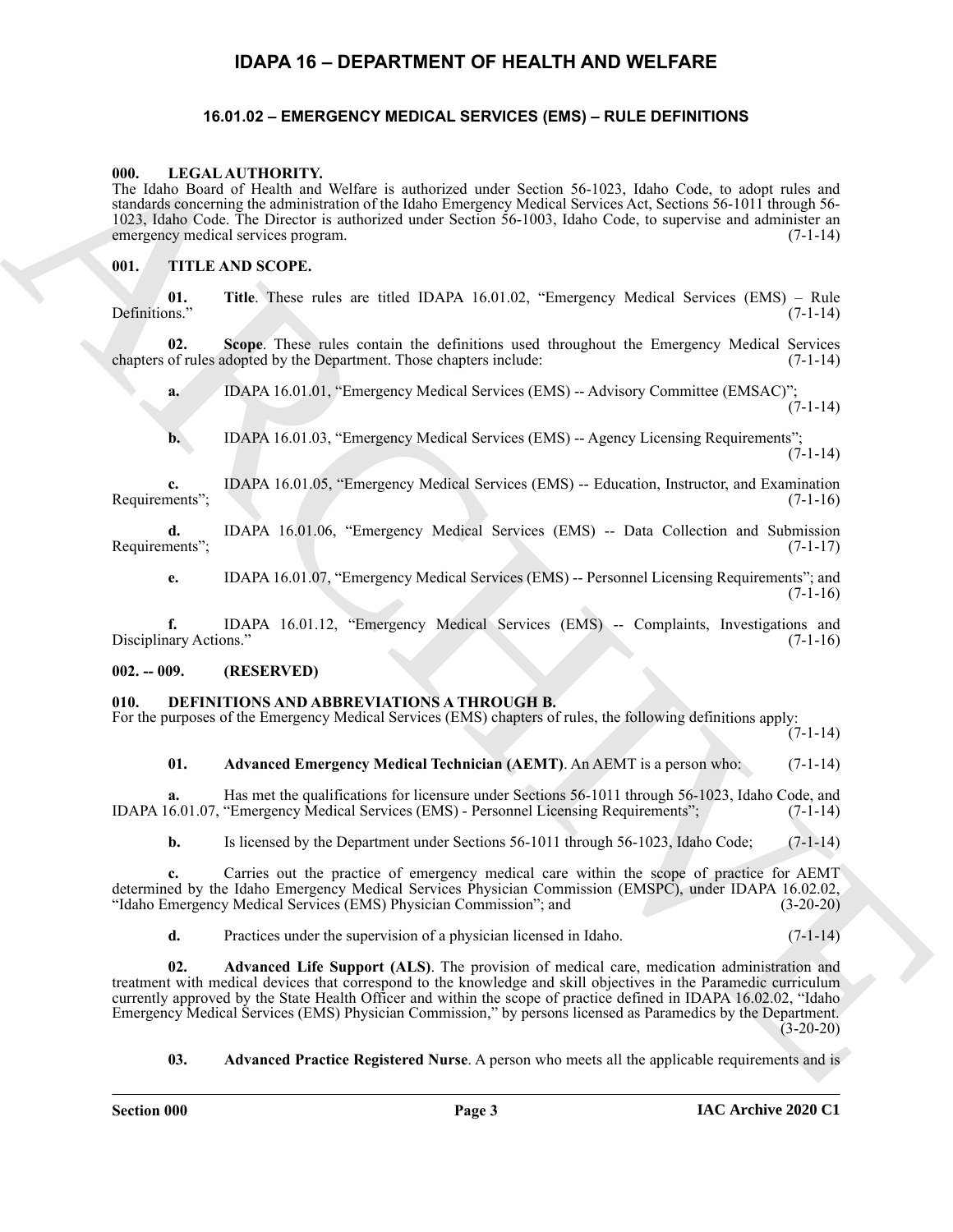| <b>IDAHO ADMINISTRATIVE CODE</b> |  |
|----------------------------------|--|
| Department of Health and Welfare |  |

licensed to practice as an Advanced Practice Registered Nurse under Sections 54-1401 through 54-1418, Idaho Code. (7-1-14)

<span id="page-3-0"></span>**04. Advertise**. Communication of information to the public, institutions, or to any person concerned, by any oral, written, graphic means including handbills, newspapers, television, radio, telephone directories, billboards, or electronic communication methods. (7-1-14)

<span id="page-3-2"></span>**05. Affiliation**. The formal association that exists between an agency and those licensed personnel who appear on the agency's roster, which includes active participation, collaboration, and involvement. Affiliation can be demonstrated by the credentialing of licensed personnel by the agency medical director. (7-1-14)

<span id="page-3-1"></span>**06. Affiliating EMS Agency**. The licensed EMS agency, or agencies, under which licensed personnel prized to provide patient care. are authorized to provide patient care.

<span id="page-3-3"></span>**07.** Air Ambulance. Any privately or publicly owned fixed wing aircraft or rotary wing aircraft used for, or intended to be used for, the transportation of persons experiencing physiological or psychological illness or injury who may need medical attention during transport. This may include dual or multipurpose vehicles that otherwise comply with Sections 56-1011 through 56-1023, Idaho Code, and specifications established in IDAPA 16.01.03, "Emergency Medical Services (EMS) - Agency Licensing Requirements." (3-20-20)

<span id="page-3-5"></span>**08. Air Medical Agency**. An agency licensed by the Department that responds to requests for patient care and transportation from hospitals and EMS agencies using a fixed wing aircraft or rotary wing aircraft.  $(7-1-14)$ 

<span id="page-3-4"></span>**09. Air Medical**. A service type available to a licensed air medical EMS agency that meets the requirements in IDAPA 16.01.03, "Emergency Medical Services (EMS) - Agency Licensing Requirements." (7-1-17)

<span id="page-3-6"></span>**10. Air Medical Response**. The deployment of an aircraft licensed as an air ambulance to an ey scene intended for the purpose of patient treatment and transportation. (7-1-14) emergency scene intended for the purpose of patient treatment and transportation.

<span id="page-3-7"></span>**11. Air Medical Support**. A service type available to a licensed air medical EMS agency that meets the requirements in IDAPA 16.01.03, "Emergency Medical Services (EMS) - Agency Licensing Requirements."

 $(7-1-17)$ 

<span id="page-3-9"></span>**12. Ambulance**. Any privately or publicly owned motor vehicle, or nautical vessel, used for, or intended to be used for, the transportation of sick or injured persons who may need medical attention during transport. This may include dual or multipurpose vehicles that otherwise comply with Sections 56-1011 through 56-1023, Idaho Code, and specifications established in IDAPA 16.01.03, "Emergency Medical Services (EMS) - Agency Licensing Requirements." (3-20-20)

<span id="page-3-11"></span><span id="page-3-10"></span>**13. Ambulance-Based Clinicians**. Licensed Registered Nurses and Advanced Practice Registered Nurses who are currently licensed under Sections 54-1401 through 54-1418, Idaho Code, and Physician Assistants who are currently licensed under Sections 54-1801 through 54-1841, Idaho Code. (7-1-14)

**Engardment of Nearly were very sensually as the formula measure of Solution Section 2.6 and Benefits and Architects<br>
here the state of the state of the state of the state of the state of the state of the state of the sta 14. Ambulance Agency**. An agency licensed by the Department under Sections 56-1011 through 56- 1023, Idaho Code, and IDAPA 16.01.03, "Emergency Medical Services (EMS) - Agency Licensing Requirements," operated with the intent to provide personnel and equipment for medical treatment at an emergency scene, during transportation or during transfer of persons experiencing physiological or psychological illness or injury who may need medical attention during transport. (7-1-14)

<span id="page-3-8"></span>**15. Ambulance Certification**. Designation issued by the EMS Bureau to a licensed EMR indicating that the EMR has successfully completed ambulance certification training, examination, and credentialing as required by the EMS Bureau. The ambulance certification allows a licensed EMR to serve as the sole patient care provider in an ambulance during transport or transfer. (4-11-19)

<span id="page-3-12"></span>**16. Applicant**. Any organization that is requesting an agency license under Sections 56-1011 through 56-1023, Idaho Code, and IDAPA 16.01.03, "Emergency Medical Services (EMS) - Agency Licensing Requirements," including the following: (7-1-14)

**Section 010 Page 4**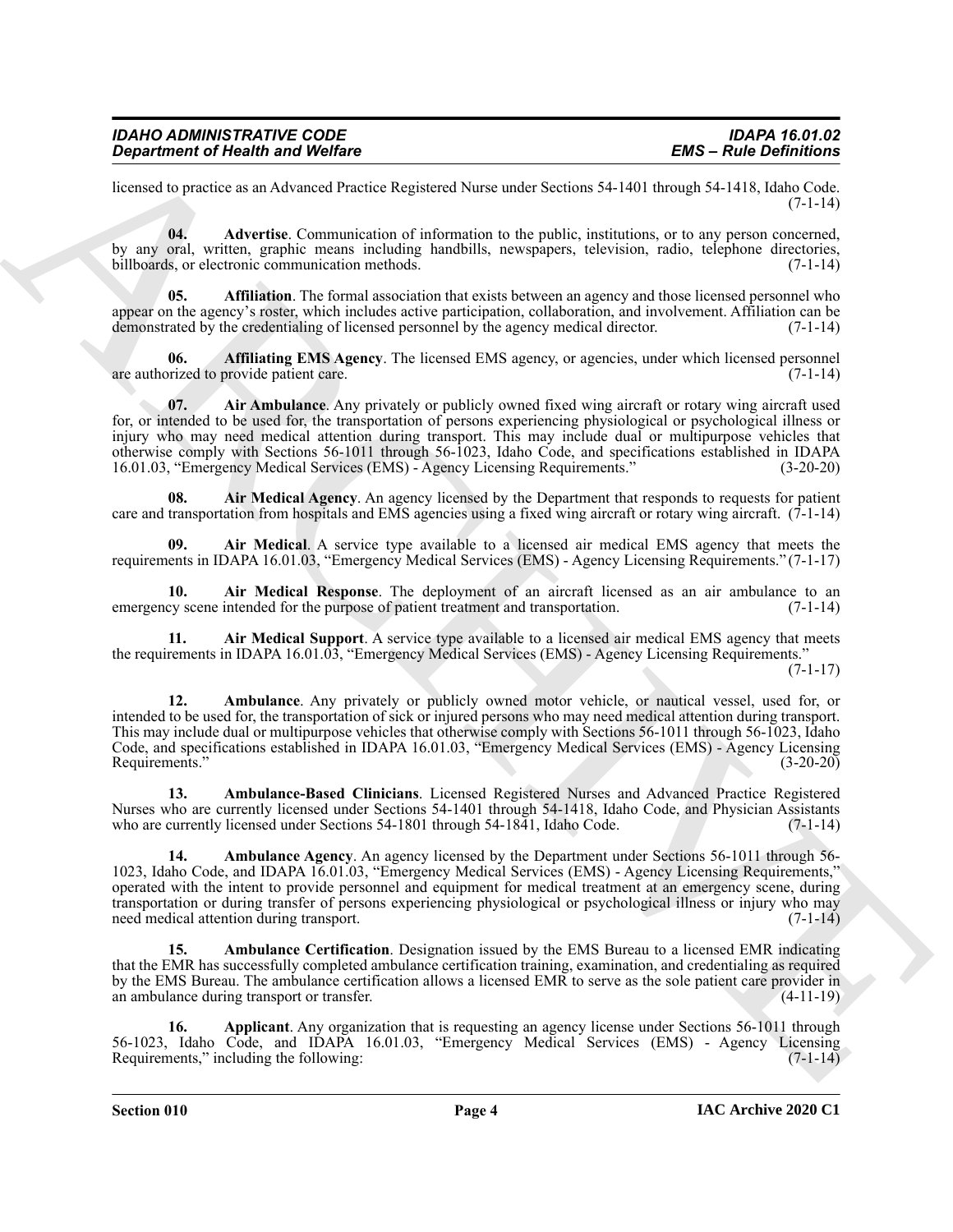| An organization seeking a new license; | $(7-1-14)$ |
|----------------------------------------|------------|
| An existing agency that intends to:    | $(7-1-14)$ |

i. Change the level of licensed personnel it utilizes; (7-1-14)

ii. Change its geographic coverage area (except by agency annexation); or (7-1-14)

<span id="page-4-2"></span><span id="page-4-1"></span>iii. Begin or discontinue providing patient transport services. (7-1-14)

**17. Assessment**. The evaluation of a patient by EMS licensed personnel intending to provide treatment ortation to that patient. (7-1-14) or transportation to that patient.

**EXACLE THE CONSULTER CONSULTER CONSULTER CONSULTER CONSULTER CONSULTER CONSULTER CONSULTER CONSULTER CONSULTER CONSULTER CONSULTER CONSULTER CONSULTER CONSULTER CONSULTER CONSULTER CONSULTER CONSULTER CONSULTER CONSULTER 18. Basic Life Support (BLS)**. The provision of medical care, medication administration, and treatment with medical devices that correspond to the knowledge and skill objectives in the EMR or EMT curriculum currently approved by the State Health Officer and within scope of practice defined in IDAPA 16.02.02, "Idaho Emergency Medical Services (EMS) Physician Commission," by persons licensed as EMRs or EMTs by the Department. (3-20-20)

<span id="page-4-5"></span><span id="page-4-4"></span><span id="page-4-3"></span>

| 19. | <b>Board.</b> The Idaho Board of Health and Welfare. | $(7-1-14)$ |  |  |
|-----|------------------------------------------------------|------------|--|--|
|     |                                                      |            |  |  |

#### <span id="page-4-0"></span>**011. DEFINITIONS AND ABBREVIATIONS C THROUGH E.**

For the purposes of the Emergency Medical Services (EMS) chapters of rules, the following definitions apply:

(7-1-14)

**01.** Call Volume. The number of requests for service that an agency either anticipated or responded to designated period of time. (7-1-14) during a designated period of time.

<span id="page-4-6"></span>**02. Candidate**. Any individual who is requesting an EMS personnel license under Sections 56-1011 through 56-1023, Idaho Code, IDAPA 16.01.07, "Emergency Medical Services (EMS) - Personnel Licensing Requirements." (7-1-14)

<span id="page-4-7"></span>**03. Certificate of Eligibility**. Documentation that an individual is eligible for affiliation with an EMS agency, having satisfied all requirements for an EMS Personnel Licensure except for affiliation, but is not licensed to practice. (7-1-14)

<span id="page-4-8"></span>**04. Certification**. A credential issued by a designated certification body for a specified period of time indicating that minimum standards have been met. (7-1-16)

<span id="page-4-9"></span>**05. Certified EMS Instructor**. An individual approved by the Department, who has met the requirements in IDAPA 16.01.05, "Emergency Medical Services (EMS) -- Education, Instructor, and Examination Requirements," to provide EMS education and training. (7-1-16)

<span id="page-4-10"></span>**06. CoAEMSP**. Committee on Accreditation of Educational Programs for the Emergency Medical Professions. (7-1-16) Services Professions.

<span id="page-4-11"></span>**07.** Cognitive Exam. Computer-based exam to demonstrate knowledge learned during an EMS (7-1-16) education program.

<span id="page-4-12"></span>**08. Compensated Volunteer**. An individual who performs a service without promise, expectation, or receipt of compensation other than payment of expenses, reasonable benefits or a nominal fee to perform such services. This individual cannot be a part-time or full-time employee of the same organization performing the same services as a volunteer and employee. (7-1-14)

<span id="page-4-13"></span>**Conflict of Interest**. A situation in which a decision by personnel acting in their official capacity is influenced by or may be a benefit to their personal interests. (7-1-16)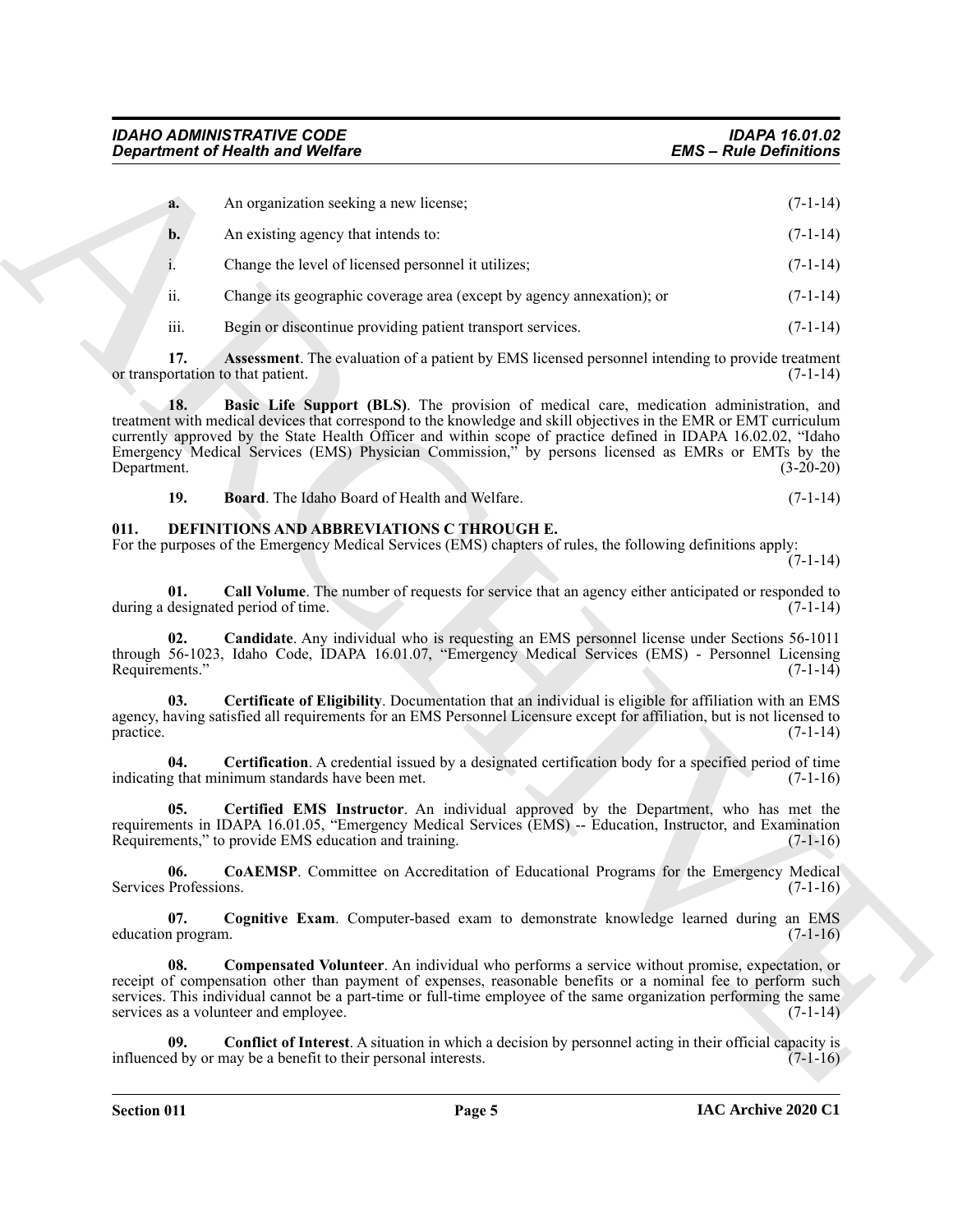<span id="page-5-0"></span>**10. Consolidated Emergency Communications System**. Facilities, equipment, and dispatching services directly related to establishing, maintaining, or enhancing a 911 emergency communications service defined in Section 31-4802, Idaho Code. (7-1-16)

<span id="page-5-1"></span>**11. Core Content**. Set of educational goals, explicitly taught (and not taught), focused on making sure that all students involved learn certain material tied to a specific educational topic and defines the entire domain of out-of-hospital practice and identifies the universal body of knowledge and skills for emergency medical services providers who do not function as independent practitioners. (7-1-16)

<span id="page-5-2"></span>**12. Course**. The specific portions of an education program that delineate the beginning and the end of an individual's EMS education. A course is also referred to as a "section" on the NREMT website. (7-1-16)

<span id="page-5-3"></span>**13. Course Physician**. A physician charged with reviewing and approving both the clinical and didactic content of a course. (7-1-16)

<span id="page-5-5"></span>**14. Credentialing**. The local process by which licensed EMS personnel are authorized to provide medical care in the out-of-hospital, hospital, and medical clinic setting, including the determination of a local scope of practice.  $(7-1-14)$ 

<span id="page-5-4"></span>**15.** Credentialed EMS Personnel. Individuals who are authorized to provide medical care by the dical director, hospital supervising physician, or medical clinic supervising physician. (7-1-14) EMS medical director, hospital supervising physician, or medical clinic supervising physician.

<span id="page-5-6"></span>**16. Critical Care**. The treatment of a patient with continuous care, monitoring, medication, or procedures requiring knowledge or skills not contained within the Paramedic curriculum approved by the State Health Officer. Interventions provided by Paramedics are governed by the scope of practice defined in IDAPA 16.02.02, "Idaho Emergency Medical Services (EMS) Physician Commission." (3-20-20)

**17. Critical Care Agency**. An ambulance or air medical EMS agency that advertises and provides all of the skills and interventions defined as critical care in IDAPA 16.02.02, "Idaho Emergency Medical Services (EMS) Physician Commission." (3-20-20)

<span id="page-5-8"></span><span id="page-5-7"></span>

| 18. |  | <b>Department.</b> The Idaho Department of Health and Welfare. | $(7-1-14)$ |  |
|-----|--|----------------------------------------------------------------|------------|--|
|-----|--|----------------------------------------------------------------|------------|--|

<span id="page-5-9"></span>**19. Director**. The Director of the Idaho Department of Health and Welfare or their designee. (3-20-20)

<span id="page-5-11"></span><span id="page-5-10"></span>**20. Division**. The Division of Public Health, Idaho Department of Health and Welfare. (7-1-14)

**ERG** - Consideration of *Constraint* of *Constraint* of *Consideration* System. Finding, **ERG** - Finding Constraints of *Consideration* of *Consideration* of *Consideration* of *Consideration* of *Consideration* of *Cons* **21. Emergency**. A medical condition, the onset of which is sudden, that manifests itself by symptoms of sufficient severity, including severe pain, that a prudent layperson, who possesses an average knowledge of health and medicine, could reasonably expect the absence of immediate medical attention to result in placing the person's health in serious jeopardy, or in causing serious impairments of bodily function or serious dysfunction of any bodily  $\alpha$  organ or part.  $(7-1-14)$ 

<span id="page-5-12"></span>**22. Emergency Medical Care**. The care provided to a person suffering from a medical condition, the onset of which is sudden, that manifests itself by symptoms of sufficient severity, including severe pain, that a prudent layperson, who possesses an average knowledge of health and medicine, could reasonably expect the absence of immediate medical attention to result in placing the person's health in serious jeopardy, or in causing serious impairments of bodily function or serious dysfunction of any bodily organ or part. (7-1-14) impairments of bodily function or serious dysfunction of any bodily organ or part.

#### <span id="page-5-13"></span>**23. Emergency Medical Responder (EMR)**. An EMR is a person who: (7-1-14)

**a.** Has met the qualifications for licensure in Sections 56-1011 through 56-1023, Idaho Code, and IDAPA 16.01.07, "Emergency Medical Services - Personnel Licensing Requirements"; (7-1-14)

**b.** Is licensed by the Department under Sections 56-1011 through 56-1023, Idaho Code; (7-1-14)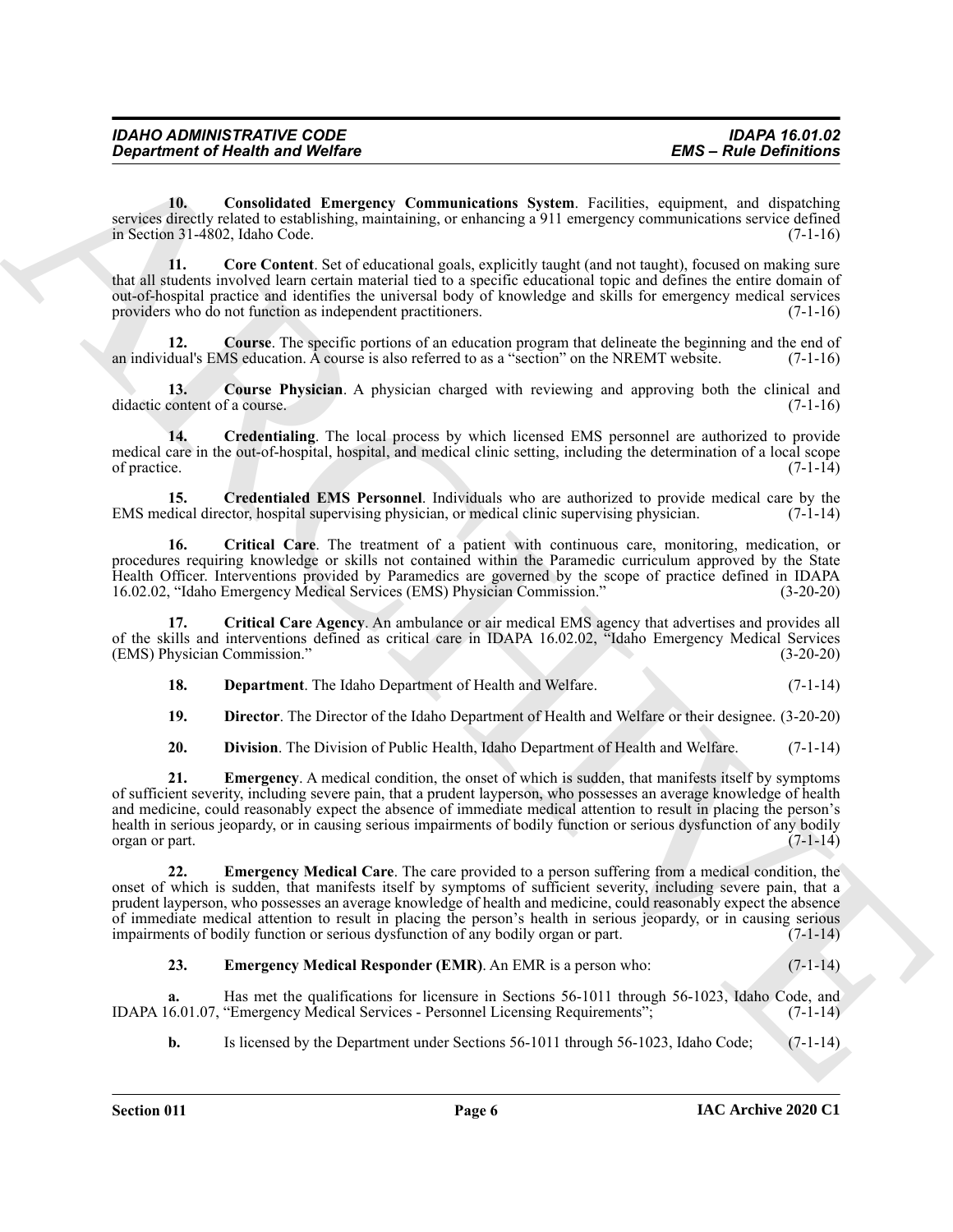| <b>IDAHO ADMINISTRATIVE CODE</b>        | <b>IDAPA 16.01.02</b>         |
|-----------------------------------------|-------------------------------|
| <b>Department of Health and Welfare</b> | <b>EMS - Rule Definitions</b> |

**c.** Carries out the practice of emergency medical care within the scope of practice for EMR determined by the Idaho Emergency Medical Services Physician Commission (EMSPC), under IDAPA 16.02.02, "Emergency Medical Services (EMS) Physician Commission"; and (3-20-20)

<span id="page-6-0"></span>**d.** Practices under the supervision of a physician licensed in Idaho. (7-1-14)

**24. Emergency Medical Services (EMS)**. Under Section 56-1012(16), Idaho Code, emergency services or EMS is aid rendered by an individual or group of individuals who do the following: (3-20-20) medical services or EMS is aid rendered by an individual or group of individuals who do the following:

**a.** Respond to a perceived need for medical care in order to prevent loss of life, aggravation of physiological or psychological illness, or injury; (4-11-15)

**b.** Are prepared to provide interventions that are within the scope of practice as defined by the Idaho Emergency Medical Services Physician Commission (EMSPC), under IDAPA 16.02.02, "Rules of the Idaho Emergency Medical Services (EMS) Physician Commission"; (4-11-15)

<span id="page-6-1"></span>**c.** Use an alerting mechanism to initiate a response to requests for medical care; and (4-11-15)

**d.** Offer, advertise, or attempt to respond as described in Subsection 011.24.a. through 011.24.c. of (3-20-20) this rule.  $(3-20-20)$ 

**Equation of Nearly in Models Containing** and the strength containing **Example 1. Example 2. Example 2. A** Archives and the strength containing the strength containing the strength of the strength of the strength of **25. Emergency Medical Services Advisory Committee (EMSAC)**. The statewide advisory board of the Department as described in IDAPA 16.01.01, "Emergency Medical Services (EMS) - Advisory Committee (EMSAC)." EMSAC members are appointed by the Director of the Idaho Department of Health and Welfare to provide counsel to the Department on administering the EMS Act. (7-1-14)

#### <span id="page-6-2"></span>**26. Emergency Medical Technician (EMT)**. An EMT is a person who:  $(7-1-14)$

**a.** Has met the qualifications for licensure in Sections 56-1011 through 56-1023, Idaho Code, and IDAPA 16.01.07, "Emergency Medical Services - Personnel Licensing Requirements"; (7-1-14)

**b.** Is licensed by the EMS Bureau under Sections 56-1011 through 56-1023, Idaho Code; (7-1-14)

**c.** Carries out the practice of emergency medical care within the scope of practice for EMT determined by the Idaho Emergency Medical Services Physician Commission (EMSPC), under IDAPA 16.02.02, "Idaho Emergency Medical Services (EMS) Physician Commission"; and (3-20-20)

<span id="page-6-4"></span><span id="page-6-3"></span>**d.** Practices under the supervision of a physician licensed in Idaho. (7-1-14)

**27. Emergency Scene**. Any setting outside of a hospital, with the exception of the inter-facility transfer, in which the provision of EMS may take place.  $(7-1-14)$ 

**28. EMS Agency**. Any organization licensed by the Department under Sections 56-1011 through 56- 1023, Idaho Code, and IDAPA 16.01.03, "Emergency Medical Services (EMS) - Agency Licensing Requirements," that operates an air medical service, ambulance service, or non-transport service. (7-1-14)

**29. EMS Bureau**. The Bureau of Emergency Medical Services (EMS) & Preparedness of the Idaho Department of Health and Welfare. (7-1-14)

<span id="page-6-8"></span><span id="page-6-7"></span><span id="page-6-6"></span><span id="page-6-5"></span>**30. EMS Education Program**. The institution or agency holding an EMS education course.

 $(7-1-16)$ 

**31. EMS Education Program Director**. The individual responsible for an EMS educational program or programs.  $(7-1-16)$ 

**32. EMS Education Program Objectives**. The measurable outcome used by the program to determine student competencies. (7-1-16)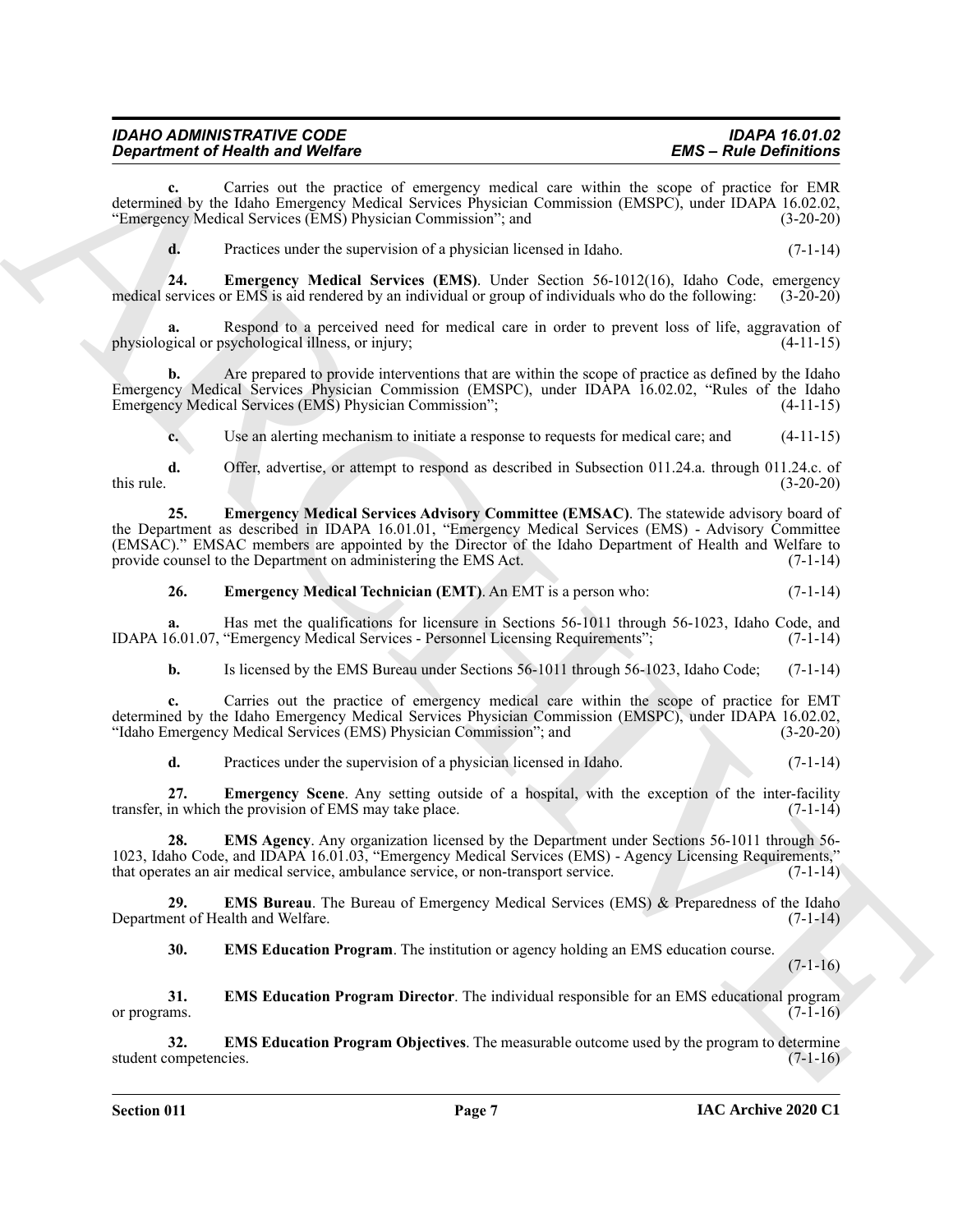<span id="page-7-1"></span>**33. EMS Medical Director**. A physician who supervises the medical activities of licensed personnel affiliated with an EMS agency. (7-1-14)

<span id="page-7-2"></span>**34. EMS Physician Commission (EMSPC)**. The Idaho Emergency Medical Services Physician Commission created under Section 56-1013A, Idaho Code, also referred to as "the Commission." (7-1-14)

<span id="page-7-3"></span>**35. EMS Response**. A response to a request for assistance that would involve the medical evaluation or treatment of a patient, or both. (7-1-17)

#### <span id="page-7-4"></span><span id="page-7-0"></span>**012. DEFINITIONS AND ABBREVIATIONS F THROUGH N.**

For the purposes of the Emergency Medical Services (EMS) chapters of rules, the following definitions apply:  $(7-1-14)$ 

<span id="page-7-5"></span>**01.** Formative Evaluation. Assessment, including diagnostic testing, is a range of formal and informal ent procedures employed by teachers during the learning process. (7-1-16) assessment procedures employed by teachers during the learning process.

<span id="page-7-6"></span>**02. Full-Time Paid Personnel**. Personnel who perform a service with the promise, expectation, or receipt of compensation for performing such services. Full-time personnel differ from part-time personnel in that fulltime personnel work a more regular schedule and typically work more than thirty-five (35) hours per week. (7-1-14)

<span id="page-7-7"></span>**03. Glasgow Coma Score (GCS)**. A scale used to determine a patient's level of consciousness. It is a rating from three (3) to fifteen (15) of the patient's ability to open their eyes, respond verbally, and move normally. The GCS is used primarily during the examination of patients with trauma or stroke. (3-20-20)

<span id="page-7-8"></span>**04. Ground Transport Time**. The total elapsed time calculated from departure of the ambulance from the scene to arrival of the ambulance at the patient destination. (7-1-14)

<span id="page-7-9"></span>**05. Hospital**. A facility in Idaho licensed under Sections 39-1301 through 39-1314, Idaho Code, and defined in Section  $39-1301(a)(1)$ , Idaho Code. (7-1-14)

<span id="page-7-10"></span>**06.** Instructor. Person who assists a student in the learning process and meets the requirements to obtain instructor certification. (7-1-16)

<span id="page-7-12"></span><span id="page-7-11"></span>**07. Instructor Certification**. A credential issued to an individual by the Department for a specified period of time indicating that minimum standards for providing EMS instruction under IDAPA 16.01.05, "Emergency Medical Services (EMS) -- Education, Instructor, and Examination Requirements," have been met.

 $(7-1-16)$ 

*Great from the GEW Street Webstern* **ERG**  $\sim$  **ERG**  $\sim$  **ERG**  $\sim$  **ERG**  $\sim$  **ERG**  $\sim$  **ERG**  $\sim$  **ERG**  $\sim$  **ERG**  $\sim$  **ERG**  $\sim$  **ERG**  $\sim$  **ERG**  $\sim$  **ERG**  $\sim$  **ERG**  $\sim$  **ERG**  $\sim$  **ERG**  $\sim$  **ERG**  $\sim$  **ERG 08. Intermediate Life Support (ILS)**. The provision of medical care, medication administration, and treatment with medical devices that correspond to the knowledge and skill objectives in the AEMT curriculum currently approved by the State Health Officer and within the scope of practice defined in IDAPA 16.02.02, "Idaho Emergency Medical Services (EMS) Physician Commission," by persons licensed as AEMTs by the Department.

 $(3-20-20)$ 

<span id="page-7-13"></span>**Investigation**. Research of the facts concerning a complaint or issue of non-compliance that may include performing or obtaining interviews, inspections, document review, detailed subject history, phone calls, witness statements, other evidence, and collaboration with other jurisdictions of authority. (3-20-20)

<span id="page-7-14"></span>**10. License**. A document issued by the Department to an agency or individual authorizing specified activities and conditions as described under Sections 56-1011 through 56-1023, Idaho Code.  $(7-1-14)$ 

**11. Licensed Personnel**. Those individuals who are licensed by the Department as Emergency Medical Responders (EMR), Emergency Medical Technicians (EMT), Advanced Emergency Medical Technicians (AEMT), and Paramedics.

<span id="page-7-16"></span><span id="page-7-15"></span>**12. Licensed Professional Nurse**. A person who meets all the applicable requirements and is licensed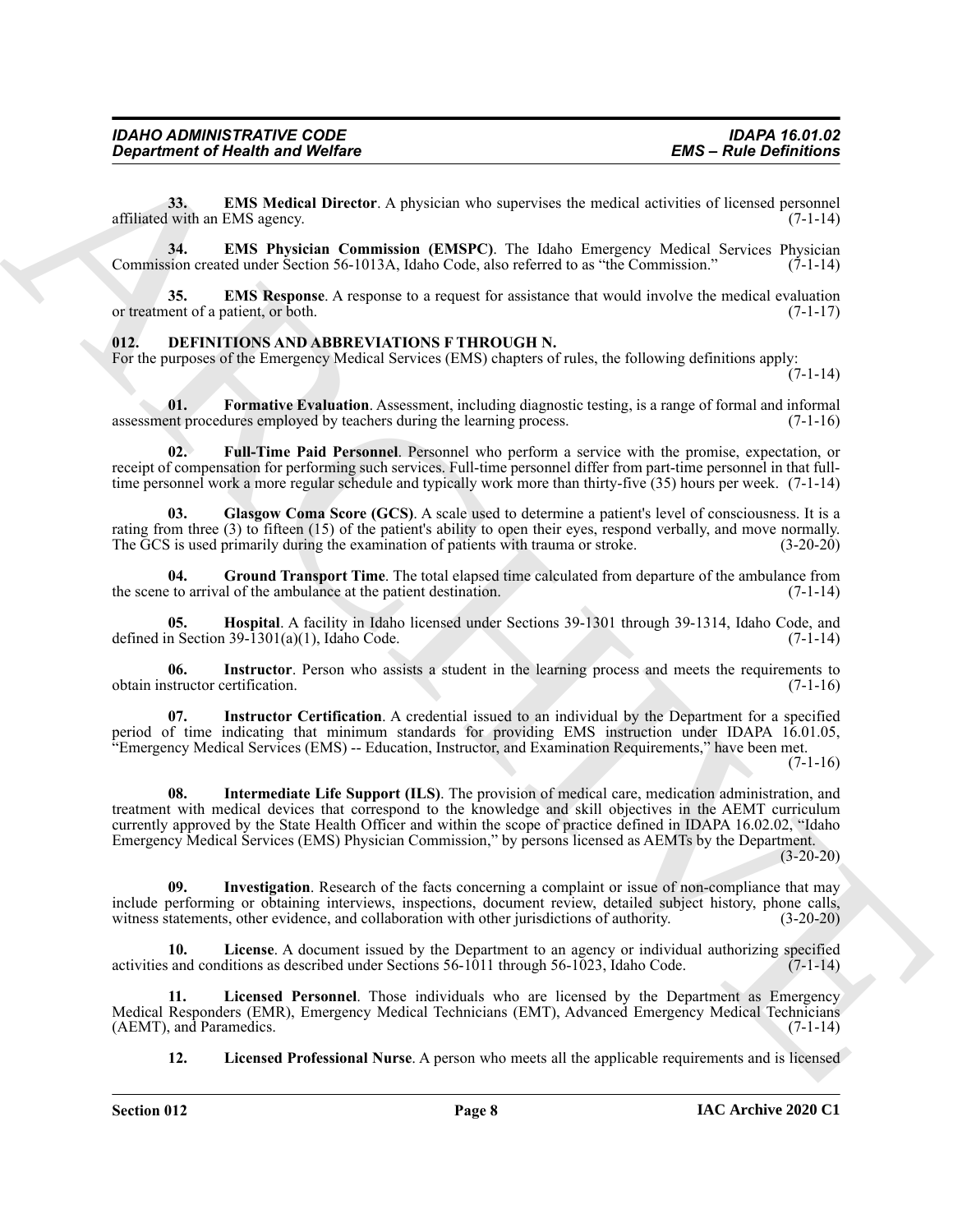| <b>IDAHO ADMINISTRATIVE CODE</b> | <b>IDAPA 16.01.02</b>         |
|----------------------------------|-------------------------------|
| Department of Health and Welfare | <b>EMS – Rule Definitions</b> |

<span id="page-8-2"></span>to practice as a Licensed Professional Nurse under Sections 54-1401 through 54-1418, Idaho Code. (7-1-14)

**13. Local Incident Management System**. The local system of interagency communications, command, and control established to manage emergencies or demonstrate compliance with the National Incident Management System. (7-1-14)

<span id="page-8-3"></span><span id="page-8-1"></span>**14. Medical Supervision Plan**. The written document describing the provisions for medical supervision of licensed EMS personnel.

**Experiment of Nearth wave Wolfres**<br>
to possible and Wolfres<br>
to the actual Defective Mathematic Annoyabetes S4-1401 theory of 4-1418 their costs.<br>
control and the state of the state of the state decrease is the cost of t **15. National Emergency Medical Services Information System (NEMSIS)**. NEMSIS is the national repository used to store national EMS data. NEMSIS sets the uniform data conventions and structure for the Data Dictionary. NEMSIS collects and provides aggregate data available for analysis and research through its technical assistance center accessed at http://www.nemsis.org.  $(7-1-17)$ assistance center accessed at http://www.nemsis.org.

<span id="page-8-4"></span>**16. National Registry of Emergency Medical Technicians (NREMT)**. An independent, nongovernmental, not for profit organization that prepares validated examinations for the state's use in evaluating candidates for licensure. (3-20-20) candidates for licensure.

<span id="page-8-5"></span>**17. Non-transport Agency**. An agency licensed by the Department, operated with the intent to provide personnel or equipment for medical stabilization at an emergency scene, but not intended to be the service that will actually transport sick or injured persons. (7-1-14)

<span id="page-8-6"></span>**18.** Non-transport Vehicle. Any vehicle operated by an agency with the intent to provide personnel or equipment for medical stabilization at an emergency scene, but not intended as the vehicle that will actually transport sick or injured persons. (7-1-14)

<span id="page-8-7"></span>**19. Nurse Practitioner**. An Advanced Practice Registered Nurse, licensed in the category of Nurse Practitioner, as defined in IDAPA 24.34.01, "Rules of the Idaho Board of Nursing." (7-1-14)

#### <span id="page-8-8"></span><span id="page-8-0"></span>**013. DEFINITIONS AND ABBREVIATIONS O THROUGH Z.**

For the purposes of the Emergency Medical Services (EMS) chapters of rules, the following definitions apply:  $(7-1-14)$ 

<span id="page-8-9"></span>**01. Optional Module**. Optional modules (OMs) are skills identified by the EMS Physician Commission that exceed the floor level Scope of Practice for EMS personnel and may be adopted by the agency medical director. (7-1-16)

**02. Out-of-Hospital**. Any setting outside of a hospital, including inter-facility transfers, in which the provision of EMS may take place. (7-1-14)

<span id="page-8-11"></span><span id="page-8-10"></span>**03. Paramedic**. A paramedic is a person who: (7-1-14)

**a.** Has met the qualifications for licensure in Sections 56-1011 through 56-1023, Idaho Code, and 6.01.07, "Emergency Medical Services - Personnel Licensing Requirements"; (7-1-14) IDAPA 16.01.07, "Emergency Medical Services - Personnel Licensing Requirements";

**b.** Is licensed by the EMS Bureau under Sections 56-1011 through 56-1023, Idaho Code; (7-1-14)

**c.** Carries out the practice of emergency medical care within the scope of practice for paramedic determined by the Idaho Emergency Medical Services Physician Commission (EMSPC), under IDAPA 16.02.02,<br>
"Idaho Emergency Medical Services (EMS) Physician Commission"; and (3-20-20) "Idaho Emergency Medical Services (EMS) Physician Commission"; and

<span id="page-8-12"></span>**d.** Practices under the supervision of a physician licensed in Idaho. (7-1-14)

**04.** Paramedicine. Providing emergency care to sick and injured patients at the advanced life support vel with defined roles and responsibilities to be credentialed at the Paramedic level. (7-1-16) (ALS) level with defined roles and responsibilities to be credentialed at the Paramedic level.

<span id="page-8-13"></span>**05. Part-Time Paid Personnel**. Personnel who perform a service with the promise, expectation, or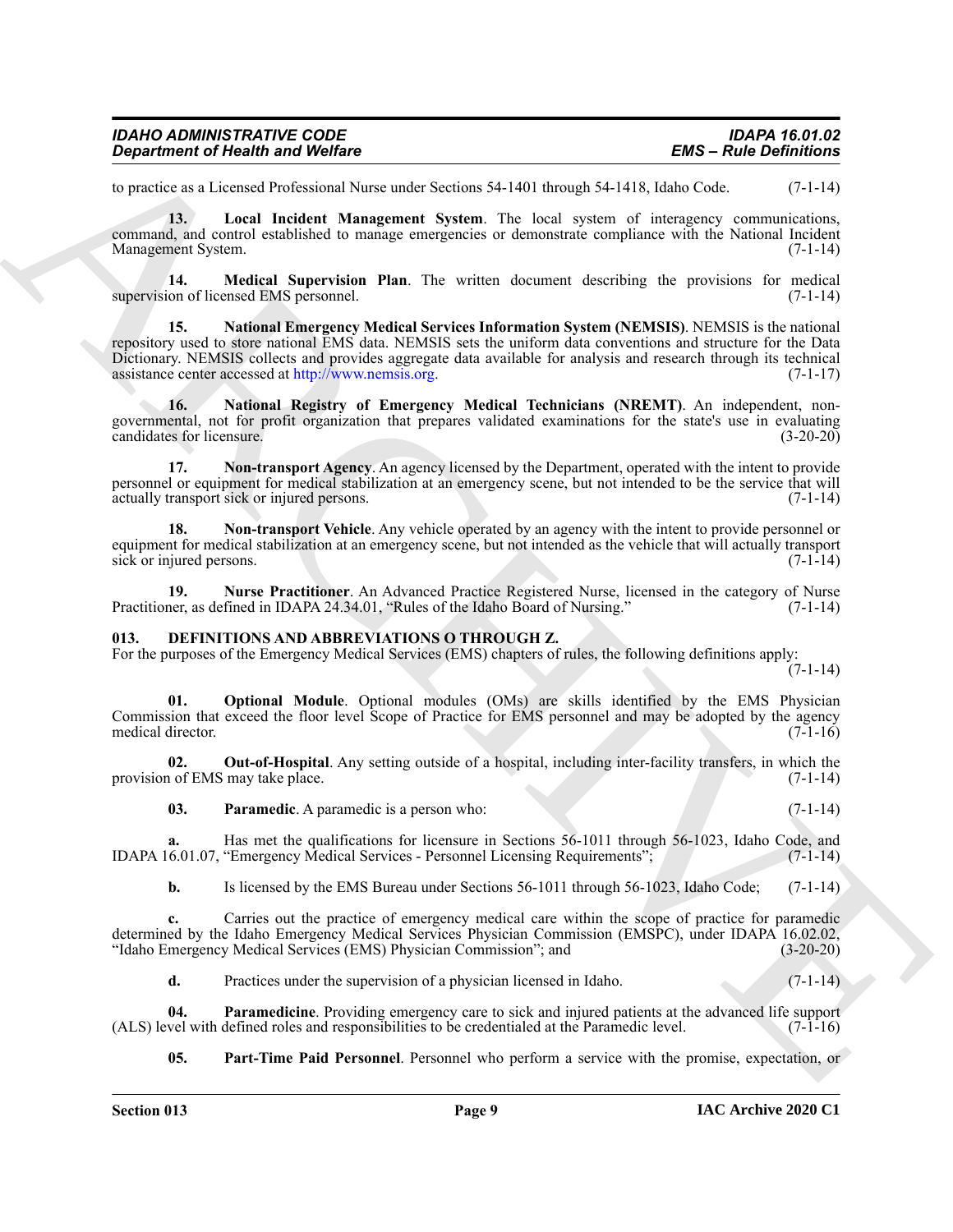#### *IDAHO ADMINISTRATIVE CODE IDAPA 16.01.02 Department of Health and Welfare*

receipt of compensation for performing such services. Part-time personnel differ from the full-time personnel in that the part-time personnel typically work an irregular schedule and work less than thirty-five (35) hours per week.

(7-1-14)

<span id="page-9-2"></span><span id="page-9-1"></span><span id="page-9-0"></span>**06. Patient**. A sick, injured, incapacitated, or helpless person who is under medical care or treatment.  $(7-1-14)$ 

**07. Patient Assessment**. The evaluation of a patient by EMS licensed personnel intending to provide treatment or transportation to that patient. (7-1-14)

**08. Patient Care**. The performance of acts or procedures under emergency conditions in responding to a perceived individual need for immediate care in order to prevent loss of life, aggravation of physiological or<br>(7-1-14) psychological illness, or injury.

<span id="page-9-3"></span>**09.** Patient Movement. The relatively short distance transportation of a patient from an off-highway ey scene to a rendezvous with an ambulance or air ambulance. (7-1-14) emergency scene to a rendezvous with an ambulance or air ambulance.

<span id="page-9-5"></span><span id="page-9-4"></span>**10. Patient Transport**. The transportation of a patient by ambulance or air ambulance from a rendezvous or emergency scene to a medical care facility. (7-1-14)

**Significant of New York Distribution**<br>
Significant Christian Content and Website Christian Content and the United Significant Significant Christian Christian Christian Christian Christian Christian Christian Christian Ch **11. Physician**. A person who holds a current active license in accordance with Section 54-1803, Idaho Code, issued by the State Board of Medicine to practice medicine and surgery, osteopathic medicine and surgery, or osteopathic medicine in Idaho and is in good standing with no restrictions upon, or actions taken against, their  $l$ icense. (3-20-20)

<span id="page-9-6"></span>**12. Physician Assistant**. A person who meets all the applicable requirements and is licensed to practice as a licensed physician assistant under Title 54, Chapter 18, Idaho Code. (7-1-14)

<span id="page-9-7"></span>**13. Planned Deployment**. The deliberate, planned placement of EMS personnel outside of an affiliating agency's deployment model declared on the application under which the agency is currently licensed.  $(7-1-14)$ 

**14. Prehospital**. A setting where emergency medical care is provided prior to or during transport to a  $h$ ospital.  $(7-1-16)$ 

<span id="page-9-11"></span><span id="page-9-10"></span><span id="page-9-9"></span><span id="page-9-8"></span>**15. Psychomotor Exam**. Practical demonstration of skills learned during an EMS education course.  $(7-1-16)$ 

**16. REPLICA**. The Recognition of EMS Personnel Licensure Interstate Compact known as REPLICA that allows recognition of EMS personnel licensed in other jurisdictions that have enacted the compact to have personnel licenses reciprocated in the state of Idaho. (7-1-17)

**17. Response Time**. The total time elapsed from when the agency receives a call for service to when ey arrives and is available at the scene. (7-1-14) the agency arrives and is available at the scene.

<span id="page-9-12"></span>**18. Seasonal**. An agency that is active and operational only during a period of time each year that corresponds to the seasonal activity that the agency supports. (7-1-17)

**19.** Skills Proficiency. The process overseen by an EMS agency medical director to verify competency omotor skills. (7-1-14) in psychomotor skills.

<span id="page-9-15"></span><span id="page-9-14"></span><span id="page-9-13"></span>**20.** State Health Officer. The Administrator of the Division of Public Health. (7-1-14)

**21.** Summative Evaluation. End of topic or end of course evaluation that covers both didactic and skills application. (7-1-16) practical skills application.

<span id="page-9-16"></span>**22. Supervision**. The medical direction by a licensed physician of activities provided by licensed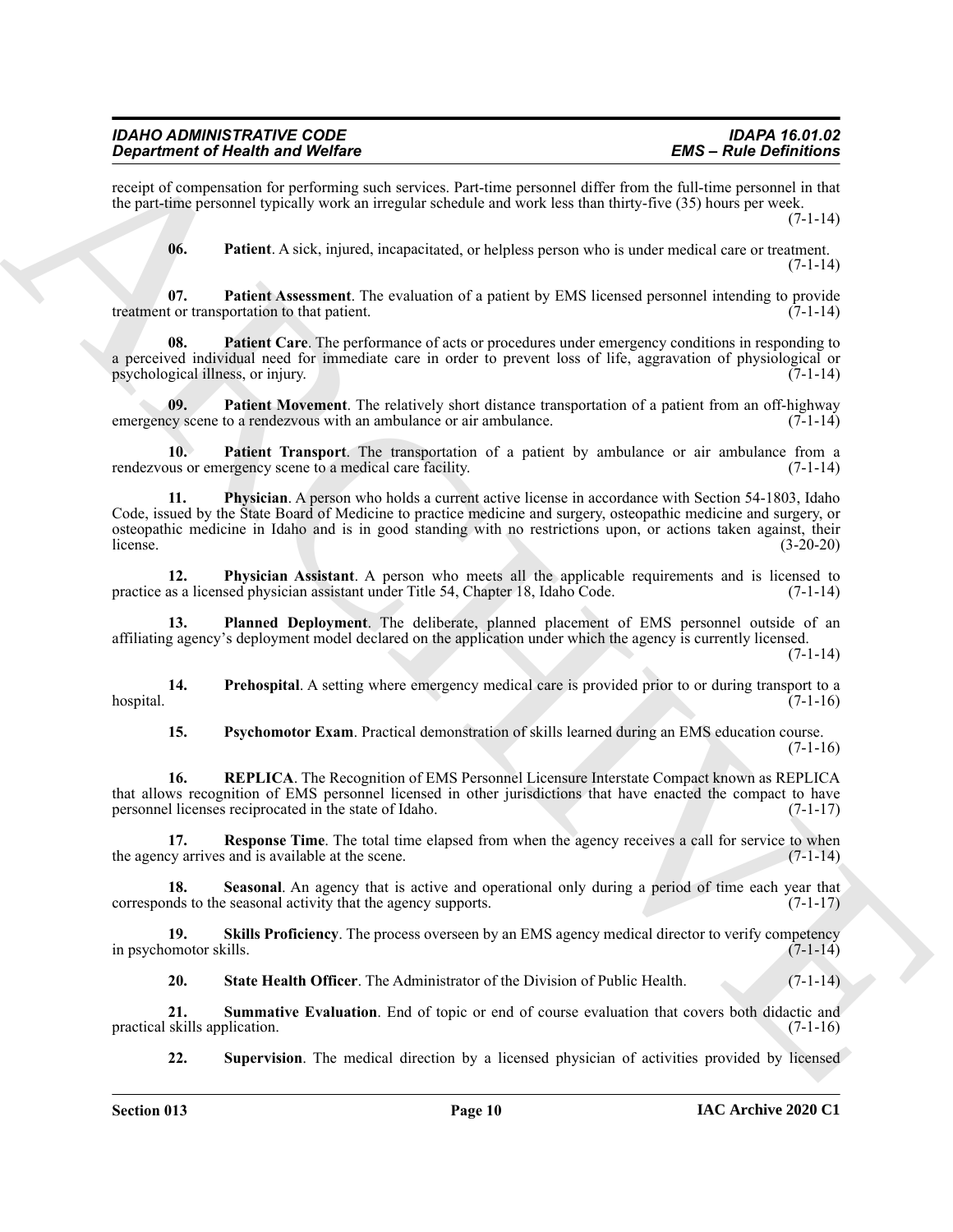## <span id="page-10-3"></span><span id="page-10-2"></span><span id="page-10-1"></span><span id="page-10-0"></span>*IDAHO ADMINISTRATIVE CODE IDAPA 16.01.02* **Department of Health and Welfare**

| <b>Department of Health and Welfare</b> |                                                                                                                                                                                                                                                                                                                        | <b>EMS - Rule Definitions</b> |            |
|-----------------------------------------|------------------------------------------------------------------------------------------------------------------------------------------------------------------------------------------------------------------------------------------------------------------------------------------------------------------------|-------------------------------|------------|
|                                         | personnel affiliated with a licensed ambulance, air medical, or non-transport service, including:                                                                                                                                                                                                                      |                               | $(7-1-14)$ |
| a.                                      | Establishing standing orders and protocols;                                                                                                                                                                                                                                                                            |                               | $(7-1-14)$ |
| b.                                      | Reviewing performance of licensed personnel;                                                                                                                                                                                                                                                                           |                               | $(7-1-14)$ |
| c.                                      | Providing instructions for patient care via radio or telephone; and                                                                                                                                                                                                                                                    |                               | $(7-1-14)$ |
| d.                                      | Other oversight.                                                                                                                                                                                                                                                                                                       |                               | $(7-1-14)$ |
| 23.                                     | Third Service. A public EMS agency that is neither law-enforcement nor fire-department based.                                                                                                                                                                                                                          |                               | $(7-1-14)$ |
| 24.                                     | Transfer. The transportation of a patient from one (1) medical care facility to another.                                                                                                                                                                                                                               |                               | $(7-1-14)$ |
| 25.                                     | Uncompensated Volunteer. An individual who performs a service without promise, expectation,<br>or receipt of any compensation for the services rendered. An uncompensated volunteer cannot be a part-time or full-<br>time employee of the same organization performing the same services as a volunteer and employee. |                               | $(7-1-14)$ |
|                                         |                                                                                                                                                                                                                                                                                                                        |                               |            |